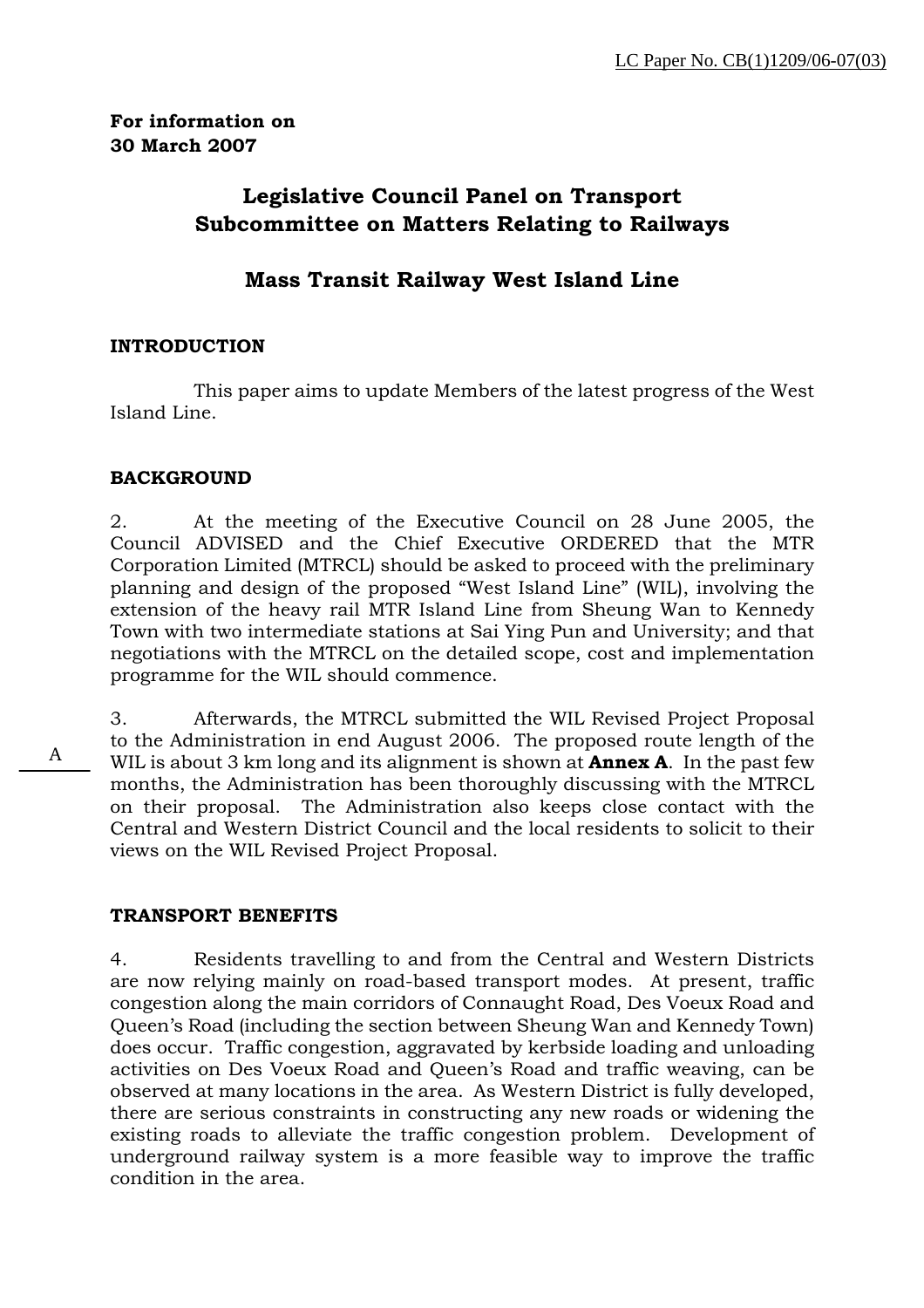5. The WIL alignment will pass through the major population and employment centres in the Western District. By 2016, the catchment population of the three additional stations at Sai Ying Pun, University and Kennedy Town will total 140 000, while the corresponding catchment employment will be about 60 000.

6. The WIL, when put into operation, will provide commuters with a quicker and more convenient alternative transport means. In terms of journey time, it takes 15 to 25 minutes during the rush hours for travelling by road-based transport modes for the 3 km between Kennedy Town and Sheung Wan. When the WIL is in place, the journey time by the MTR between the two locations will be no more than eight minutes. The WIL will bring in significant transport benefits.

# **PROGRESS OF THE EXAMINATION OF THE WIL**

7. After several months of examination of the project proposal, and coordination and negotiation among the departments and the MTRCL, the Administration and the MTRCL have achieved good progress in most areas. For the reprovisioning of the Kennedy Town Swimming Pool to cater for the construction of the Kennedy Town Station, government departments have agreed to relocate the existing Kennedy Town Swimming Pool currently located at Smithfield Road to the nearby area at Shing Sai Road adjacent to the Belcher Bay Park. Regarding the temporary works areas arrangement, government departments and the Central and Western District Council have agreed that those above ground structures of the ex-Abattoir and Inclinator Plant site be demolished to enable the site to be available for use as the major works area in supporting the construction of the WIL. The decontamination works of the underground soil should then be carried out immediately after the completion of the WIL. In order to minimize the impact on the road traffic, concerned departments also agree to release a portion of the area within the Western District Public Cargo Working Area for the MTRCL to set up a temporary barging point for transporting the excavated materials from construction works by sea to the Fill Banks. As part of the existing temporary lorry car parks will be taken up as works sites, concerned departments have also identified the seafront area opposite to the Western Park Sports Centre for the reprovisioning of the affected lorry car parks. Moreover, to cater for tunnel construction, the MTRCL has proposed to establish a small scale magazine and to ensure safe storage and delivery of explosure according to all safety standards.

8. The Administration will endeavour to complete the remaining works on assessment of the project proposal. The Administration aims to submit the WIL Revised Project Proposal to the Executive Council for approval later this year for the gazetting of the WIL.

# **FINANCIAL IMPLICATIONS OF WIL**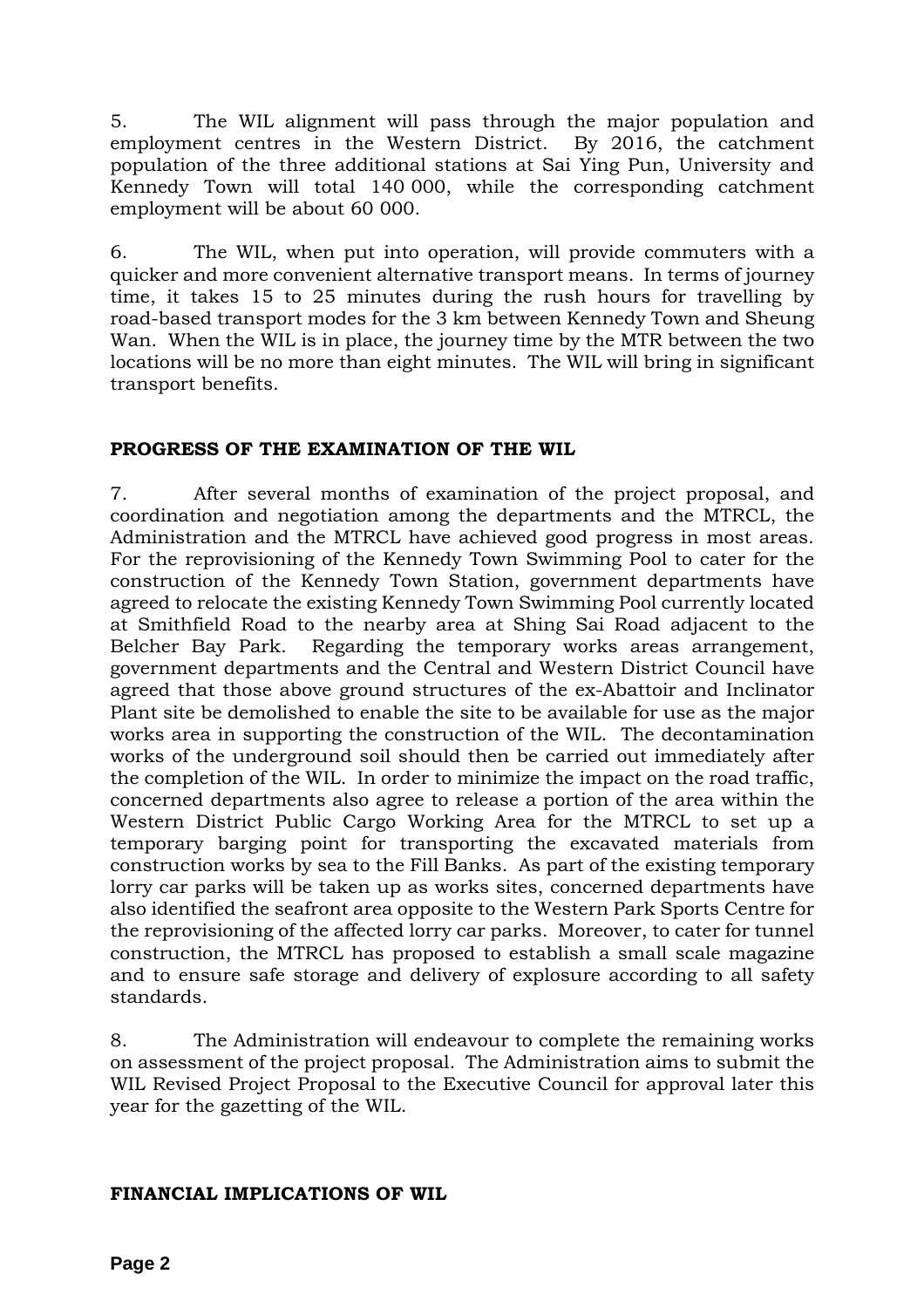9. The estimated project cost of the WIL is about 8 billion. According to the MTRCL's assessment, the WIL will not be financially viable without Government's financial support. The Administration is examining the financial benefits of the WIL Revised Project Proposal, and the mode of funding support is being considered. However, this should not affect the progress of the gazetting.

# **ENVIRONMENTAL IMPLICATIONS**

10. The WIL will be a designated project under the Environmental Impact Assessment (EIA) Ordinance. The environmental impact for the WIL will be assessed by the MTRCL.

11. According to the EIA Ordinance, the MTRCL will address in the EIA Study various key environmental issues including the construction impact (in particular noise nuisance, the disposal of construction and demolition materials and the impact on trees and cultural heritage), the ground borne noise transmission to the various properties along the alignment and the operational noise impact.

# **PUBLIC SUPPORT**

12. The local community of Western District, the Central and Western District Council and the Legislative Council have been urging for the early provision of the WIL. Representatives from the Bureau and government departments have attended the Central and Western District Council Meetings and public forums to solicit to the views of the public. The local community would generally welcome and look forward to the WIL.

#### **WAY FORWARD**

13. As mentioned in Paragraph 8 above, the Administration aims to submit the WIL Revised Project Proposal to the Executive Council for approval later this year for the gazetting of the WIL. The Administration will submit proposal to the Legislative Council in seeking funding to proceed with the detailed design for the WIL.

# **Environment, Transport and Works Bureau March 2007**

File Ref. : ETWB(T)CR 11/1016/99